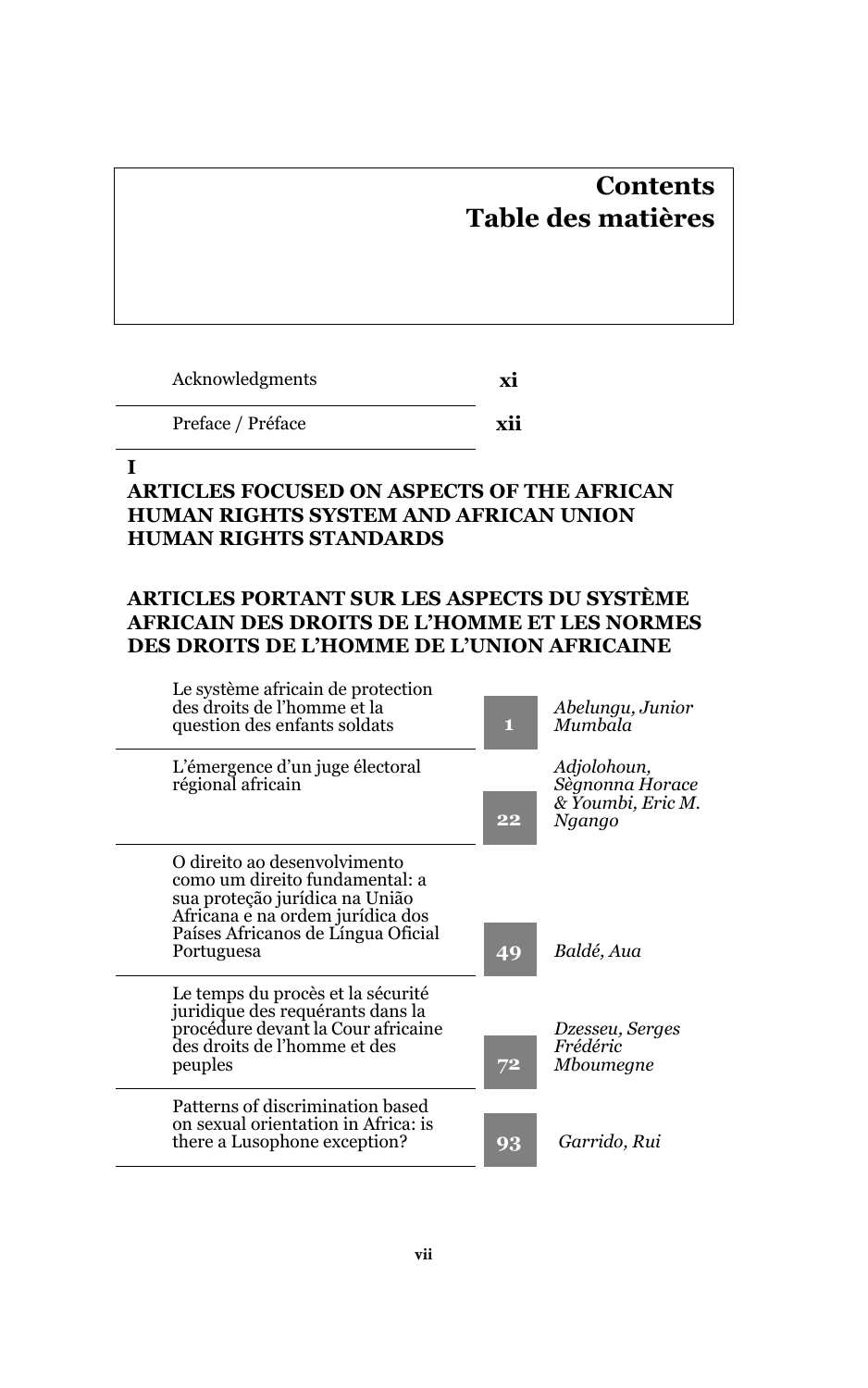| Children's right to sustainable<br>development under the African<br>human rights framework                                                                                                                                                       | 119 | Boshoff, Elsabé &<br>Damtew,<br>Samrawit<br>Getaneh |
|--------------------------------------------------------------------------------------------------------------------------------------------------------------------------------------------------------------------------------------------------|-----|-----------------------------------------------------|
| Journalism and human rights<br>standards in Africa: reportage of<br>violence against persons with<br>albinism in Malawian newspapers                                                                                                             | 142 | Mlenga, Joe                                         |
| Droits de l'homme et justice<br>climatique en Afrique                                                                                                                                                                                            | 157 | Owona, Daniel                                       |
| Mental health and exploitation,<br>violence and abuse: the<br>domestication of articles 5 and 16<br>of the African Charter on Human<br>and Peoples' Rights in Ghana and<br>its implication for conventional<br>and traditional mental healthcare | 179 | Schuck, Natalie                                     |
| The privacy awakening: the urgent<br>need to harmonise the right to<br>privacy in Africa                                                                                                                                                         | 202 | Singh, Avani &<br>Power, Micheal                    |
| The settlement option: friend or<br>foe to human rights protection in<br>Africa?                                                                                                                                                                 | 221 | Zarifis, Ismene<br>Nicole                           |

#### **II**

#### **ARTICLES RELATED TO THE THEME OF THE YEAR 2019: 'REFUGEES, RETURNEES AND INTERNALLY DISPLACED PERSONS: TOWARDS DURABLE SOLUTIONS TO FORCED DISPLACEMENT IN AFRICA'**

#### **ARTICLES PORTANT SUR LE THÈME DE L'ANNÉE 2019: « ANNÉE DES RÉFUGIÉS, DES RAPATRIÉS ET DES PERSONNES DÉPLACÉES: VERS DES SOLUTIONS DURABLES AUX DÉPLACEMENTS FORCÉS EN AFRIQUE »**

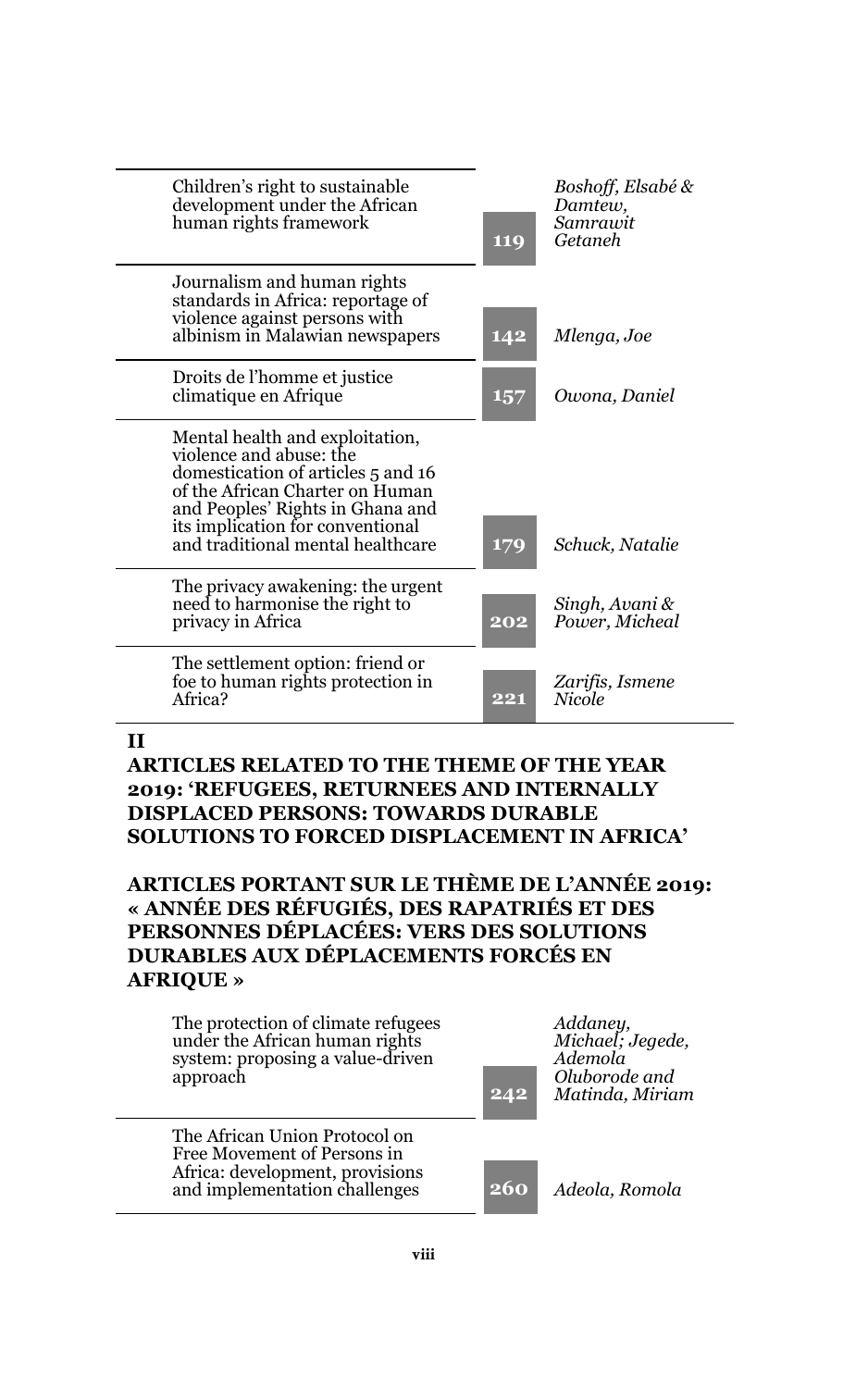| La prévention de l'apatridie dans<br>le système africain des droits de<br>l'homme                                                                                                                                | 276        | Avlessi. Renaud<br>Fiacre                        |
|------------------------------------------------------------------------------------------------------------------------------------------------------------------------------------------------------------------|------------|--------------------------------------------------|
| Legal protection of refugee<br>children in Africa: positive aspects<br>and shortcomings                                                                                                                          | 298        | d'Orsi, Cristiano                                |
| Ш<br><b>CASE COMMENTARIES</b>                                                                                                                                                                                    |            |                                                  |
| <b>COMMENTAIRES DE DECISIONS</b>                                                                                                                                                                                 |            |                                                  |
| Entre imperium illimité et<br><i>decidendi</i> timoré: la réparation<br>devant la Cour africaine des droits<br>de l'homme et des peuples                                                                         | 318        | Adiolohoun.<br>Sègnonna Horace<br>& Oré, Sylvain |
| Le droit à l'autodétermination en<br>tant que droit fondamental de<br>l'homme et des peuples à la<br>lumière de l'avis de la Cour<br>internationale de Justice sur<br>l'archipel des Chagos                      | 344        | Ben Achour, Rafaâ                                |
| Commentaire de l'arrêt de la Cour<br>africaine des droits de l'homme et<br>des peuples dans l'affaire Mariam<br>Kouma et Ousmane Diabaté c.<br>Mali                                                              | 355        | Bizimana, Eric                                   |
| Interrogating the status of<br>amnesty provisions in situations of<br>transition under the Banjul<br>Charter: review of the recent<br>jurisprudence of the African<br>Commission on Human and<br>Peoples' Rights | 374        | Dersso, Solomon                                  |
| Silences that speak volumes: the<br>significance of the African Court<br>decision in APDF and IHRDA v<br><i>Mali</i> for women's human rights on<br>the continent                                                | 389        | Kombo, Brenda K                                  |
| The Advisory Opinion of the<br>International Court of Justice on<br>Chagos: a critical overview                                                                                                                  | $\bf{414}$ | Mahadew.<br>Roopanand                            |